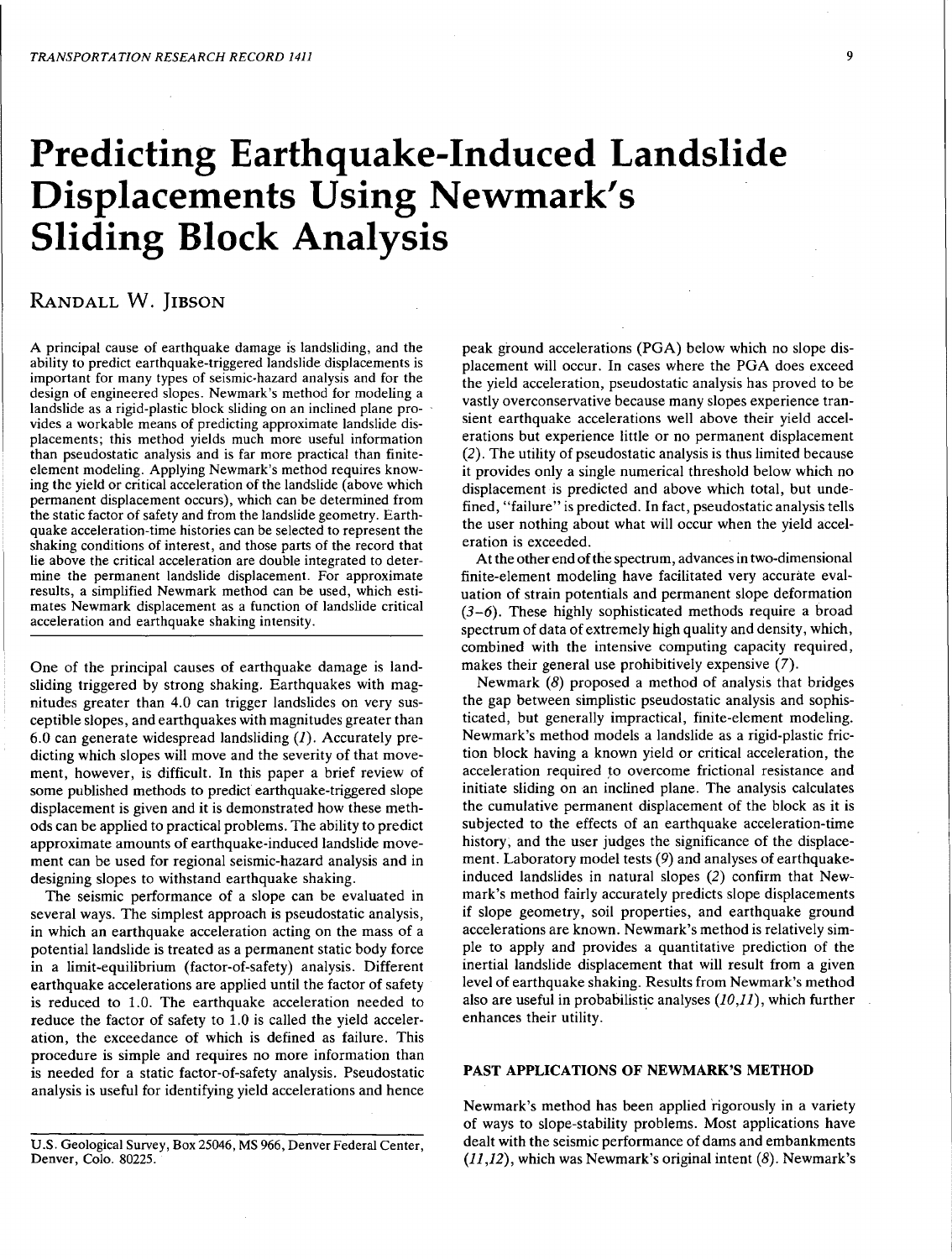method also has been successfully applied to landslides in natural slopes (2). Several simplified approaches have been proposed for applying Newmark's method; these involve developing empirical relationships to predict slope displacement as a function of critical acceleration and one or more measures of earthquake shaking. Virtually all such studies plot displacement against critical acceleration ratio-the ratio of critical acceleration to PGA. Figure 1 shows the approximate locations of such plots from three studies *(12-14).* The relationship between critical acceleration ratio and displacement is magnitude dependent, as shown by separate curves for different magnitudes in two of the studies *(12,14);* the single curve from Ambraseys and Menu  $(13)$  is for a narrow range of magnitudes. Interestingly, no general agreement on the locations or even the shapes of the curves is apparent; predicted displacements for a given critical acceleration ratio and magnitude differ by as much as two orders of magnitude. Clearly, no universally applicable relationship between critical acceleration ratio and displacement exists at present.

Other studies of this type have related critical acceleration ratio to some normalized form of displacement that could not be compared directly with the curves in Figure 1. Yegian et al. (11) calculated exceedance probabilities for displacement normalized by PGA, the equivalent number of earthquake shaking cycles, and the square of the period of the base motion. Lin and Whitman *(10)* used simple, artificial groundmotion wave forms (triangular, rectangular, or sinusoidal) to relate critical acceleration ratio to displacement normalized by PGA.

Wilson and Keefer (2) applied Newmark's method to a landslide triggered by the 1979 Coyote Creek, California, earthquake. The slide occurred near a strong-motion instrument, and the landslide displacement predicted in the Newmark analysis using the record from that instrument agreed well with the observed displacement. This method of using real acceleration-time histories to predict displacements in natural slopes has been applied to experimentally predict and map seismic slope stability in San Mateo County, California *(15).* It also has been adapted to back-analyze shaking con-



FIGURE 1 Newmark displacement as a function of critical acceleration ratio plotted from the results of three studies: Makdisi and Seed (12), dashed lines; Ambraseys and Menu (13), solid line; and Franklin and Chang (14), dotted lines.

ditions required to trigger landslides formed in the Mississippi Valley during the  $1811-1812$  New Madrid earthquakes (16).

# CONDUCTING A NEWMARK ANALYSIS

Before describing the application of Newmark's method, the limiting assumptions need to be stated. Newmark's method treats a landslide as a rigid-plastic body; that is, the mass does not deform internally, experiences no permanent displacement at accelerations below the critical or yield level, and deforms plastically along a discrete basal shear surface when the critical acceleration is exceeded. Thus, Newmark's method is best applied to translational block slides and rotational slumps. Other limiting assumptions commonly are imposed for simplicity but are not required by the analysis:

1. The static and dynamic shearing resistance of the soil are taken to be the same  $(7,8)$ .

2. The effects of dynamic pore pressure are neglected. This assumption generally is valid for compacted or overconsolidated clays and very dense or dry sands  $(8,12)$ .

3. The critical acceleration is not strain dependent and thus remains constant throughout the analysis  $(7,8,12,13)$ .

4. The upslope resistance to sliding is taken to be infinitely large such that upslope displacement is prohibited (7,8,13).

The procedure for conducting a Newmark analysis is outlined in the following sections and simple examples of its application are provided.

# Critical Acceleration

The first step in the analysis is to determine the critical acceleration of the potential landslide. One way to do this is to use pseudostatic analysis, where critical acceleration is determined by iteratively employing different permanent horizontal earthquake accelerations in a static limit-equilibrium analysis until a factor of safety of 1.0 is achieved.

Newmark (8) simplified this approach by showing that the critical acceleration of a potential landslide is a simple function of the static factor of safety and the landslide geometry; it can be expressed as

$$
a_c = (FS - 1)g \sin \alpha \tag{1}
$$

where  $a_c$  is the critical acceleration in terms of  $g$ , the acceleration due to earth's gravity; FS is the static factor of safety; and  $\alpha$  is the angle (herein called the thrust angle) from the horizontal that the center of mass of the potential landslide block first moves. Thus, determining the critical acceleration by this method requires knowing the static factor of safety and the thrust angle.

# *Factor of Safety*

As noted by Newmark (8), modeling dynamic slope response requires undrained or total shear-strength parameters. During earthquakes, slope materials behave in an undrained manner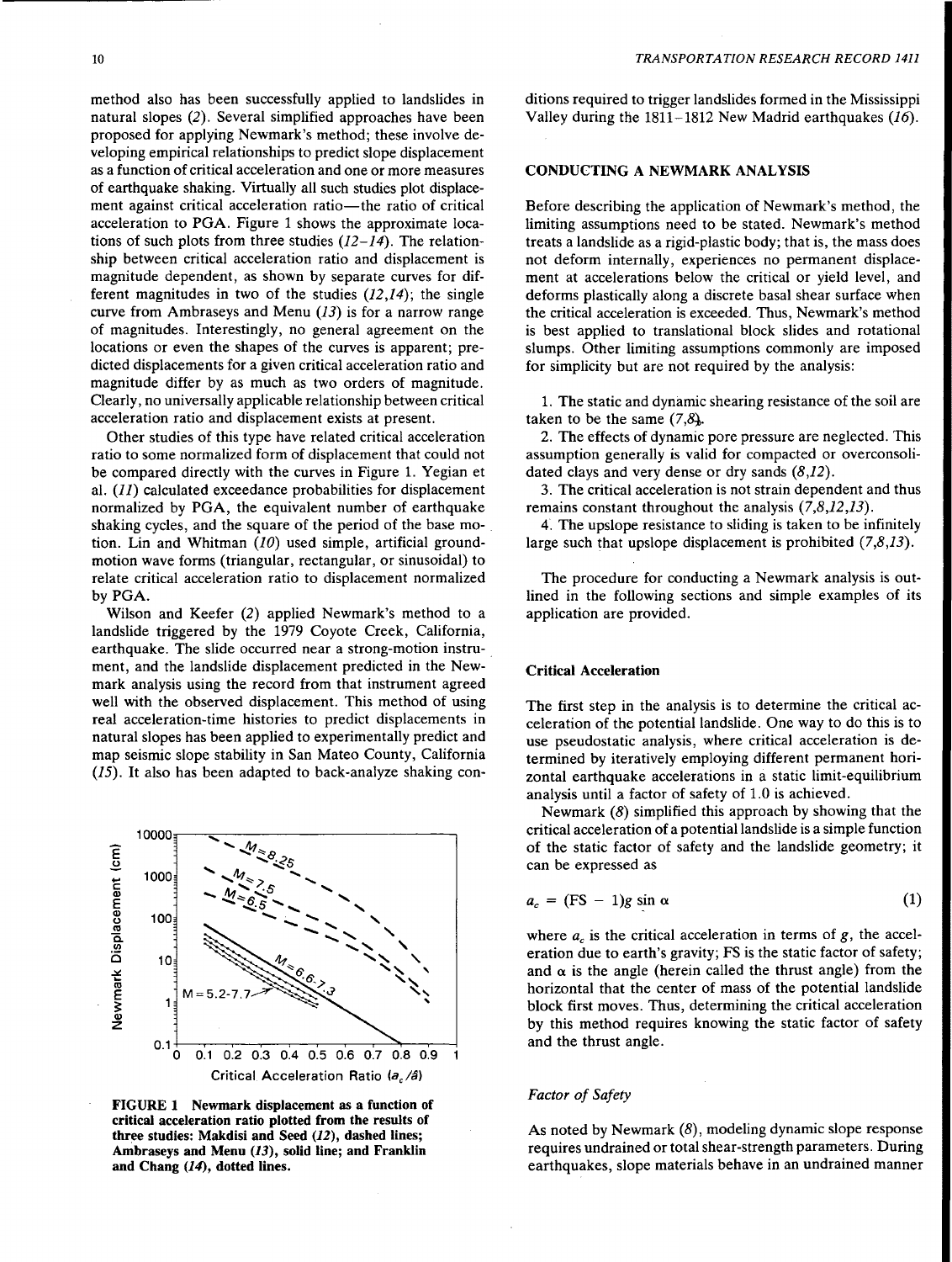because excess pore pressures induced by dynamic deformation of the soil column cannot dissipate during the brief duration of the shaking. Undrained strength also is called total strength because the contributions of friction, cohesion, and pore pressure are not differentiated, and the total strength is expressed as a single quantity.

The factor of safety can be determined using any appropriate method that uses undrained or total shear strength. In materials whose drained and undrained behaviors are similar drained or effective shear strengths could be used if undrained strengths were unavailable or difficult to measure. This allows great flexibility for users. For a rough estimate of displacement, a simple factor-of-safety analysis, perhaps of an infinite slope using estimated shear strength, could be used. At the other end of the spectrum, a highly detailed site study could be conducted to determine the factor of safety very accurately. Clearly, the accuracy of the safety factor, and the resulting predicted displacement, depends on the quality of the data and analysis, but the user determines what is appropriate.

# *Thrust Angle*

The thrust angle is the direction in which the center of gravity of the slide mass moves when displacement first occurs. For a planar slip surface parallel to the slope (an infinite slope), this angle is the slope angle. For simple planar block sliding, the thrust angle is the inclination of the basal shear surface. For circular rotational movement, Newmark (8) showed that the thrust angle is the angle between the vertical and a line segment connecting the center of gravity of the slide mass and the center of the slip circle. For irregular shear surfaces, the thrust angle can be approximated visually by estimating an "equivalent" circular surface or by averaging the inclinations of line segments approximating the surface.

### *Calculation of Critical Acceleration*

Figure 2 shows a simple hypothetical slope and the critical failure surface having the lowest factor of safety (1.4) in undrained conditions. Newmark's (8) geometric construction in-



FIGURE 2 Model of hypothetical slope: basal shear surface, heavy line; FS, factor of safety; thrust angle is 30 degrees.

dicates a thrust angle of 30 degrees. According to Equation 1, a factor of safety of 1.4 and a thrust angle of 30 degrees would yield a critical acceleration of  $0.20 g$ .

#### Selection of Earthquake Acceleration-Time History

The most difficult aspect of conducting a Newmark analysis is selecting an input ground motion, and many ways of doing so have been proposed. Most studies have used some combination of the two approaches mentioned by Newmark: (a) scaling acceleration-time histories from actual earthquakes to a desired level of PGA  $(12,14)$  and  $(b)$  using single or multiple cycles of artificial acceleration pulses having simple rectangular, triangular, or sinusoidal shapes  $(10,11)$ . Both of these approaches yield useful results, but both also have inherent weaknesses. Scaling an acceleration-time history by simply expanding or contracting the acceleration scale does not accurately represent ground motion from earthquakes of different magnitudes or proximities because magnitude and source distance also affect the duration and predominant periods of shaking. And using simple artificial pulses of ground shaking is an unnecessary oversimplification in light of the current availability of digitized acceleration-time histories having a broad range of attributes.

Selecting a time history requires the user to know something of the shaking characteristics or design requirements pertinent to the situation of interest. Common design or hazard-assessment criteria include (a) a specified level of ground shaking,  $(b)$  a model earthquake of specified magnitude and location, or  $(c)$  an acceptable design amount of earthquake-triggered displacement.

# *Specified Level of Ground Shaking*

Criterion a is by far the simplest; it requires only that the user locate a sampling of digitized acceleration-time histories having the desired measure of earthquake shaking intensity near the specified level. PGA is a common measure of groundshaking intensity, and digitized time histories having a wide variety of PGAs, even exceeding 1 g, are currently available.

PGA measures only a single point in an acceleration-time history and is thus a rather crude measure of shaking intensity. A more comprehensive and quantitative measure of total shaking intensity developed by Arias  $(17)$  is useful in seismic hazard analysis and correlates well with the distribution of earthquake-induced landslides (18). Arias intensity is the integral over time of the square of the acceleration, expressed as

$$
I_a = \pi/2g \int [a(t)]^2 dt \qquad (2)
$$

where  $I_a$  is Arias intensity, in units of velocity, and  $a(t)$  is the ground acceleration as a function of time. An Arias intensity thus can be calculated for each directional component of a strong-motion record. In cases where a given level of Arias intensity can be specified, selecting a strong-motion record of similar intensity is quite simple, and currently available records span a range of Arias intensities up to  $I_a \approx 10$  m/sec.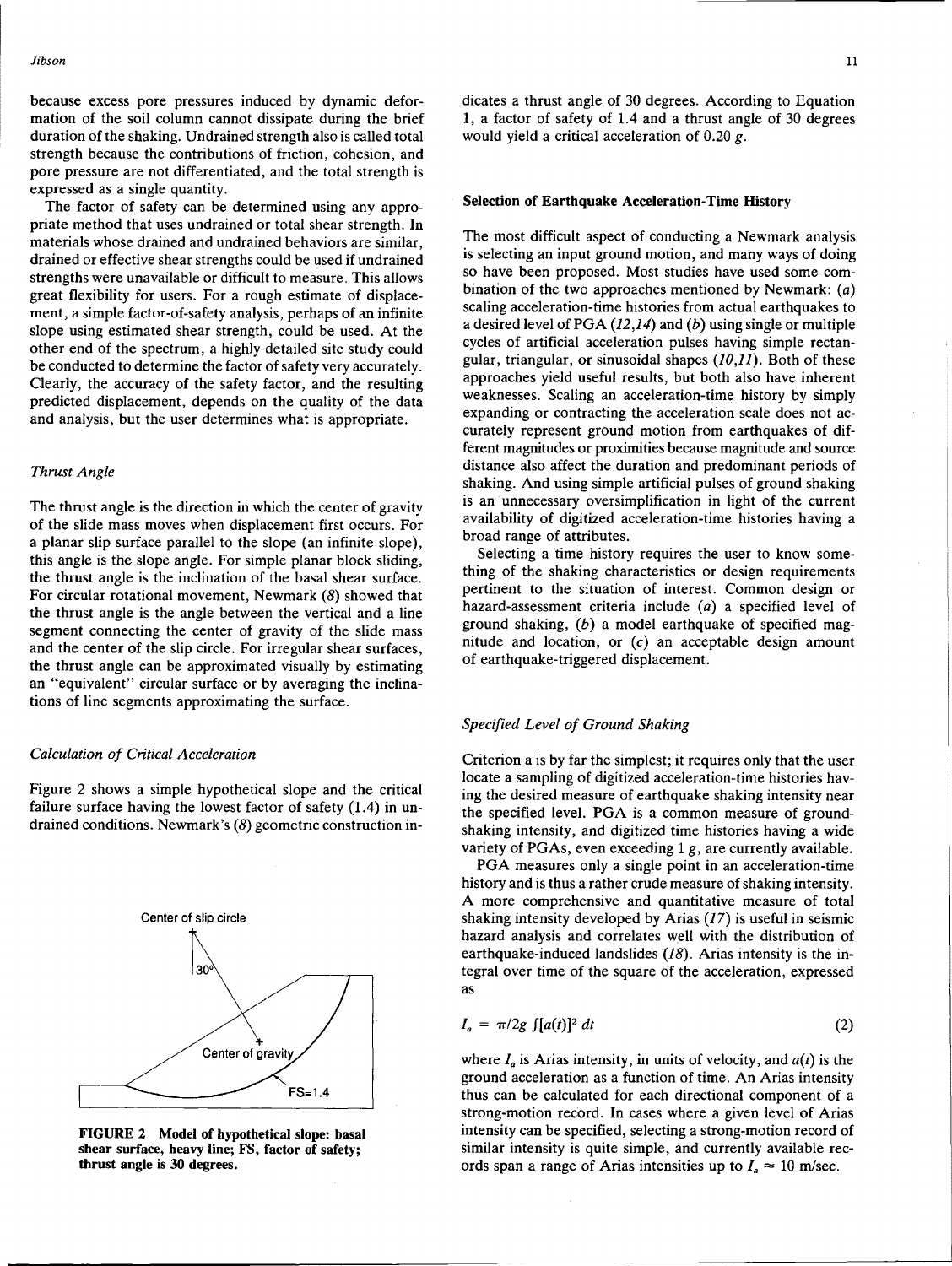# *Specified Earthquake Magnitude and Location*

Criterion b can be somewhat more difficult. If accelerationtime histories exist for earthquakes of the desired magnitude that were recorded at appropriate distances, they can be used. Satisfying both magnitude and distance requirements is often impossible, however, so it may be necessary to estimate shaking characteristics at the site of interest using published empirical or theoretical relationships that predict PGA, duration, and Arias intensity as a function of earthquake magnitude and source distance. Estimated shaking characteristics can then be compared with those from existing time histories to provide a basis for selecting appropriate records.

An example of this procedure is from the Mississippi Valley, where large earthquakes occurred in 1811-1812 but where no strong-motion records exist. The problem is to predict the performance of a slope in a moment-magnitude (M) 6.2 earthquake centered at least 8 km away. If no time histories for that magnitude and distance existed, shaking characteristics at the site would have to be estimated.

PGA can be estimated using the attenuation relationship of Nuttli and Herrmann (19) for soil sites in the central United States:

$$
\log \hat{a} = 0.57 + 0.50m_b - 0.83 \log (R^2 + h^2)^{1/2}
$$
  
- 0.00069R (3)

where

 $\hat{a}$  = PGA (cm/sec<sup>2</sup>),  $m_b$  = body-wave magnitude,  $R =$  epicentral distance (km), and  $h =$  focal depth (km).

An M6.2 earthquake corresponds to  $m_b = 5.8$  (20). For  $m_b = 5.8$ , an epicentral distance of 8 km, and a minimum focal depth of 3 km, Equation 3 predicts a PGA of 491 cm/sec<sup>2</sup> or  $0.50 g.$ 

Estimating the Arias intensity at the site can be done in more than one way. Wilson and Keefer (21) developed a relationship among Arias intensity, earthquake magnitude, and source distance:

$$
\log I_a = \mathbf{M} - 2 \log R - 4.1 \tag{4}
$$

where  $I_a$  is in meters per second, M is moment magnitude, and *R* is earthquake source distance in kilometers. For M6.2 and  $R = 8$  km, Equation 4 predicts an Arias intensity at the site of 1.97 m/sec.

Arias intensity also correlates closely with the combination of PGA and duration. R. C. Wilson (U.S. Geological Survey, unpublished data) developed an empirical equation using 43 strong-motion records to predict Arias intensity from PGA and a specific measure of duration:

$$
I_a = 0.9T\hat{a}^2 \tag{5}
$$

where  $I_a$  is in meters per second,  $\hat{a}$  is PGA in  $g$ 's, and T is duration (hereafter called Dobry duration) in seconds, defined as the time required to build up the central 90 percent of the Arias intensity (22). Estimating Arias intensities using this method requires an estimate of the duration of strong shaking. Dobry et al. (22) proposed an empirical relationship between duration and earthquake magnitude:

$$
\log T = 0.432M - 1.83\tag{6}
$$

where  $T$  is Dobry duration in seconds and  $M$  is unspecified earthquake magnitude (probably local magnitude,  $M_l$ ). In the magnitude range of interest,  $M<sub>t</sub>$ -values are generally identical to M-values (20), so  $M = 6.2$  yields a Dobry duration of 7.1 sec. If this duration and the PGA of 0.50 g estimated above are used in Equation 5, an Arias intensity of 1.59 *ml*  sec is predicted, which agrees fairly well with that estimated by Equation 4.

These three indexes of shaking intensity—PGA, duration, and Arias intensity—form a rational basis for selecting strongmotion records for analysis. Caution and judgment must be used in making these estimates, however, because the process of combining values from Equations 3-6, each of which has a range of possible error, compounds the uncertainty at each step. For this example, three records are chosen whose shaking characteristics reasonably match those estimated (Table 1). Selecting multiple records that span the range of estimated shaking characteristics provides a range of displacements whose significance the user can judge.

# *Specified Design Displacement*

Criterion c differs from the first two in that a limiting damage level (landslide displacement) is specified rather than the level of ground shaking. An example is to estimate the maximum level of ground shaking a slope having a critical acceler-

#### TABLE 1 Shaking Characteristics of Strong-Motion Records

| Earthquake<br>Recording Site, Component                                 | PGA <sup>ª</sup><br>(R) | Duration <sup>b</sup><br>(s) | (m/s)     | Displacement <sup>d</sup><br>(cm) |
|-------------------------------------------------------------------------|-------------------------|------------------------------|-----------|-----------------------------------|
| Example Site (estimated values)                                         | 0.50                    | 7.1                          | 1.59-1.97 |                                   |
| 27 June 1966 Parkfield, Calif.<br>Parkfield Station 2, 65°              | 0.49                    | 4.1                          | 1.64      | 10.9                              |
| 15 Oct. 1979 Imperial Valley, Calif.<br>El Centro Array #8, 140°        | 0.61                    | 6.8                          | 1.60      | 3.5                               |
| Oct. 1979 Imperial Valley, Calif.<br>El Centro Differential Array, 360° | 0.49                    | 6.6                          | 2.12      | 3.9                               |

*a* Peak ground acceleration<br>*b* Duration as defined by Dobry et al. (22)

*c* Arias intensity

d Calculated by Newmark's method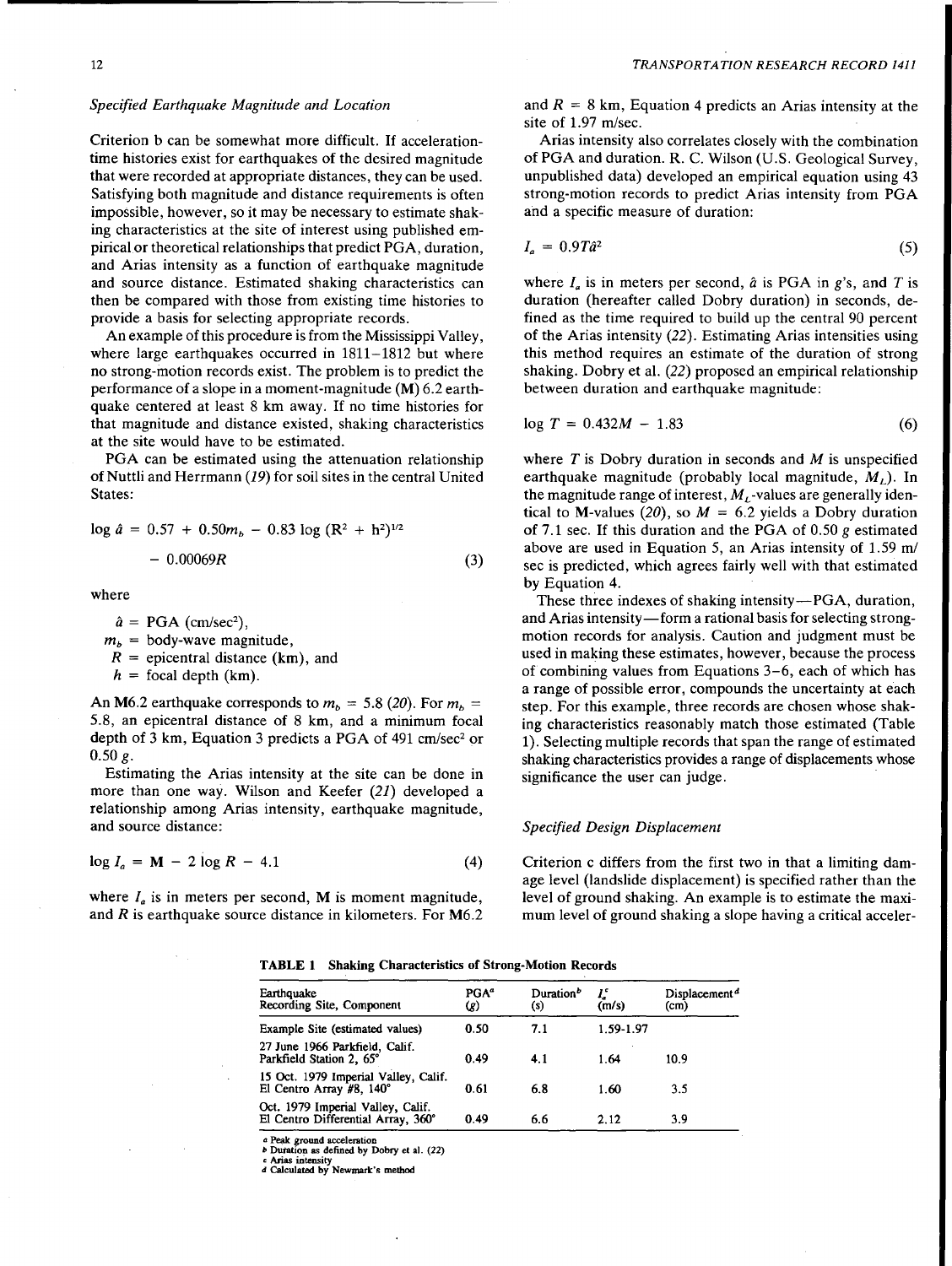ation of  $0.20$  g could experience without exceeding 10 cm of displacement.

One approach to this problem is simply to analyze iteratively several strong-motion records to find those that yield about 10 cm of displacement at  $a_c = 0.20$  g. The magnitudes, source distances, focal depths, PGAs, Arias intensities, and durations of these records could then be examined to discern the approximate range of conditions the slope could withstand. Obviously, this approach could be time consuming, but it would produce a variety of possible threshold groundshaking scenarios.

An easier approach to this type of problem is to apply the simplified Newmark method discussed subsequently.

### Calculating Newmark Displacement

Once the critical acceleration of the landslide has been determined and the acceleration-time histories have been selected, Newmark displacement can be calculated by double integrating those parts of the strong-motion record that lie above the critical acceleration. Several methods for doing this, some rigorous and others highly simplified, have been proposed  $(7,8,12,13)$ ; perhaps the most useful rigorous method was developed by Wilson and Keefer (2). Figure *3A* shows a strong-motion record having a hypothetical *ac* of 0.2 *g* superimposed. To the left of Point X, accelerations are less than *ac,* and no displacement occurs. To the right of Point X, those parts of the strong-motion record lying above *ac* are integrated



FIGURE 3 Demonstration of the Newmarkanalysis algorithm, adapted from Wilson and Keefer (2). Points X, Y, and Z are discussed in text; A, earthquake acceleration-time history with critical acceleration *(dotted line)* of 0.20 g superimposed; B, velocity of landslide block versus time; C, displacement of landslide block versus time.

over time to derive a velocity profile of the block. Integration begins at Point X (Figure *3A* and *B),* and the velocity increases to Point Y, the maximum velocity for this pulse. Past Point Y, the ground acceleration drops below  $a_c$ , but the block continues to move because of its inertia. Friction and ground motion in the opposite direction cause the block to decelerate until it stops at Point Z. All pulses of ground motion exceeding *ac* are integrated to yield a velocity profile (Figure *3B),* which in turn is integrated to yield a cumulative displacement profile of the landslide block (Figure  $3C$ ).

The algorithm of Wilson and Keefer (2) permits both downslope and upslope displacement by using the thrust angle to explicitly account for the asymmetrical resistance to downslope and upslope sliding. If pseudostatic yield acceleration is used and the thrust angle is not readily obtainable, the program can be simplified to prohibit upslope displacement. This prohibition was justified by Newmark  $(8)$ , as well as by others  $(7,10,13,14)$ , because  $a_c$  in the upslope direction is generally so much greater than *ac* in the downslope direction that it can be assumed to be infinitely large. In most cases, the upslope  $a_c$  is greater than the PGA, and no error is introduced by prohibiting upslope displacement.

Integration programs for calculating Newmark displacement can be customized to accept acceleration-time histories in either of two formats: successive pairs of time and acceleration values or a single string of acceleration values sampled at a constant time interval. The latter is the simpler approach and ensures that the integration is performed consistently throughout the time history. Table 2 shows a simple BASIC program that uses the algorithm of Wilson and Keefer (2) modified to prohibit upslope displacement; the program accepts a string of acceleration values at a constant time interval.

Digitized strong-motion records can be obtained in several ways. Analog strong-motion records can be manually digitized to obtain a data file of time-acceleration pairs. Such a file can be used in a Newmark integration program that accepts paired data, or it can be resampled at a constant time interval by a simple linear interpolation program. Also, strong-motion records from many worldwide earthquakes are available in digital format from the National Oceanic and Atmospheric Administration's National Geophysical Data Center in Boulder, Colorado.

## SIMPLIFIED NEWMARK METHOD

The previous sections contained a description of how to rigorously conduct a Newmark analysis. Although this approach is straightforward, many of its aspects are difficult for the average user: acquiring digitized strong-motion records can be very time consuming, and locating an appropriate record for the conditions to be modeled is not always easy. Also, writing the integration program can be difficult. For these reasons, a simplified approach for estimating Newmark displacements would be helpful.

As discussed above, previous studies have proposed general relationships between Newmark displacement and some normalized parameter or parameters of critical acceleration *(10- 14).* Any of these that include parameters appropriate to a problem of interest can be applied with relative ease. Most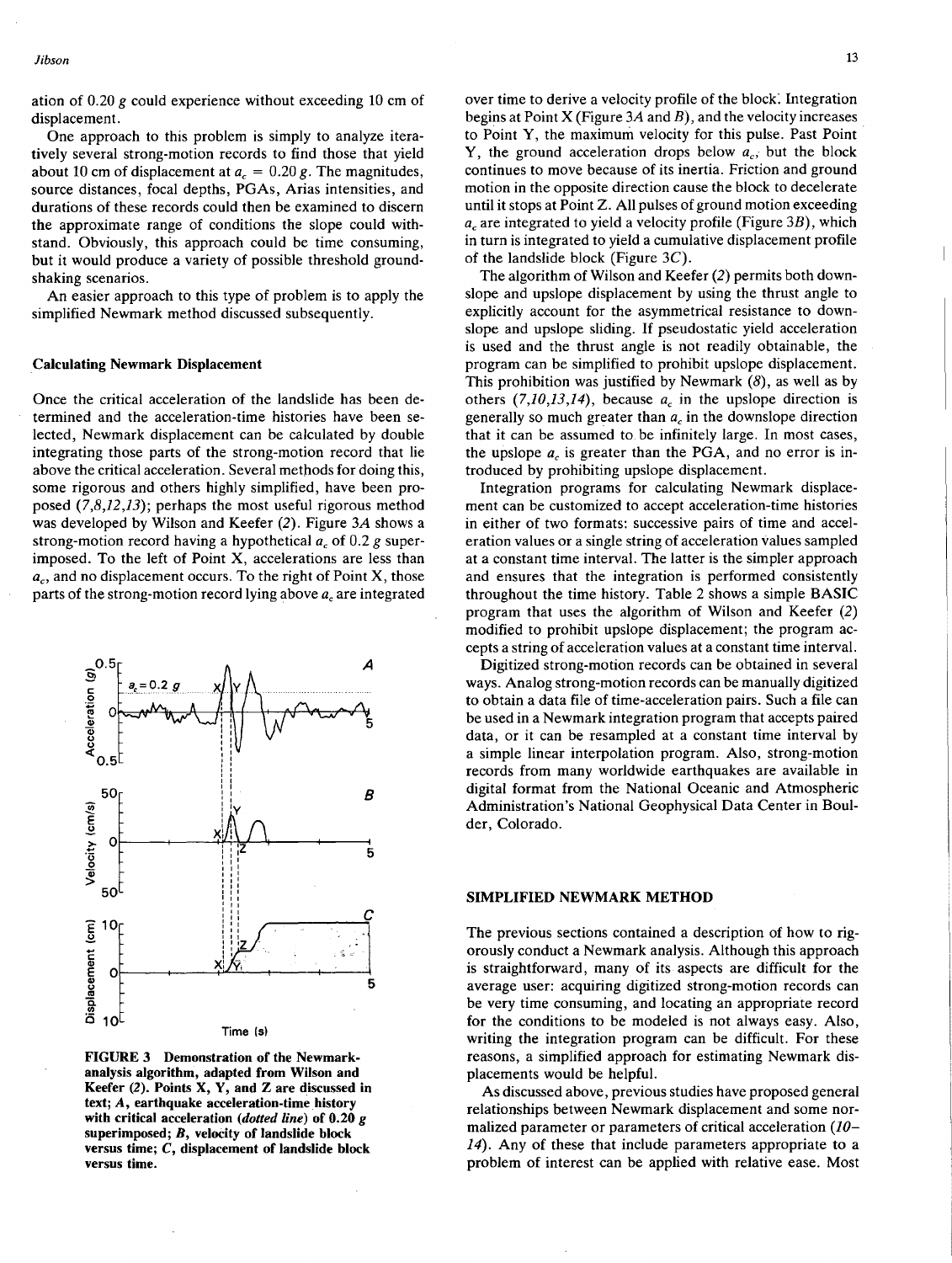TABLE 2 BASIC Program for Calculating Newmark Displacement

| Program<br>Step | Instruction                                                       |
|-----------------|-------------------------------------------------------------------|
| 1               | REM Program for calculating Newmark displacement                  |
| $\frac{2}{3}$   | REM Input data should be in units of cm/s/s                       |
|                 | PRINT "Input file should be in cm/s/s"                            |
| $\ddot{4}$      | INPUT "What is the name of the input file"; A\$                   |
| $\frac{5}{6}$   | OPEN "I", #1, A\$                                                 |
|                 | INPUT "What is the critical acceleration in $g's$ ";T:T=980.665*T |
| 7               | INPUT "What is the digitization interval in seconds";D            |
| 8               | INPUT "What is the duration of the record in seconds"; $Z$        |
| 9               | $K = Z/D$                                                         |
| 10              | $Q=0$                                                             |
| 11              | $R = 0$                                                           |
| 12              | $S=0$                                                             |
| 13              | $Y=0$                                                             |
| 14              | $V = 0$                                                           |
| 15              | $U = 0$                                                           |
| 16              | FOR $I=1$ TO K                                                    |
| 17              | INPUT $#1,A$                                                      |
| 18              | IF V<0.0001 THEN 20                                               |
| 19              | GOTO 26                                                           |
| 20              | IF ABS(A) $>$ THEN 22                                             |
| 21              | GOTO 24                                                           |
| 22              | $N = A/ABS(A)$                                                    |
| 23              | GOTO 27                                                           |
| 24              | $N = A/T$                                                         |
| 25              | GOTO 27                                                           |
| 26              | $N=1$                                                             |
| 27              | $Y = A - N^*T$                                                    |
| 28              | $V = R + D/2*(Y + S)$                                             |
| 29              | IF $V > 0$ THEN 32                                                |
| 30              | $V = 0$                                                           |
| 31              | $Y=0$                                                             |
| 32              | $U = Q + D/2*(V + R)$                                             |
| 33              | $Q = U$                                                           |
| 34              | $R = V$                                                           |
| 35              | $S = Y$                                                           |
| 36              | NEXT I                                                            |
| 37              | PRINT "Total displacement in centimeters is ":U                   |
| 38              | <b>END</b>                                                        |

depend directly on PGA, which, as noted, is a widely used but rather crude measure of shaking intensity. Therefore, a simplified method based on Arias intensity, a better measure of shaking intensity, is proposed below.

To develop an empirical relationship among Newmark displacement, critical acceleration, and Arias intensity, 11 strongmotion records were selected having Arias intensities between 0.2 and 10.0 m/sec (Table 3), which span the range between the smallest shaking intensities that might cause landslide movement and the largest shaking intensities ever recorded. For each strong-motion record, Newmark displacement was calculated for several critical accelerations between 0.02 and 0.40  $g$ , the range of practical interest for earthquake-induced landslides (Figure 4). Data points for each critical acceleration plot fairly linearly in the log-log space of Arias intensity versus Newmark displacement. Best-fit lines from regression models for each value of critical acceleration have excellent fits (R*<sup>2</sup>*  $= 0.81 - 0.95$ , and the lines are roughly parallel and proportionately spaced, which suggests that a multivariate model would fit the data well. Therefore, a multivariate regression model of the following form was constructed:

$$
\log D_N = A \log I_a + Ba_c + C \pm \sigma \tag{7}
$$

where

 $D_N$  = Newmark displacement (cm),  $I_a$  = Arias intensity (m/sec),  $a_c$  = critical acceleration (g),  $A, B, C$  = regression coefficients, and

 $\sigma$  = estimated standard deviation of the model.

The resulting model has an  $R^2$  of 0.87, and all coefficients are significant above the 99.9 percent confidence level:

$$
\log D_N = 1.460 \log I_a - 6.642a_c + 1.546 \pm 0.409 \tag{8}
$$

This model yields the mean Newmark displacement when  $\sigma$ is ignored; the variation  $(\sigma)$  about this mean results from the stochastic nature of earthquake ground shaking. Thus, two strong-motion records having identical Arias intensities can produce different Newmark displacements for slopes having the same critical acceleration. Therefore, Equation 8 yields a range of displacements that must be interpreted with considerable judgment. Figure 5 shows critical acceleration lines defined by Equation 8. The model underestimates Newmark displacement (Figure 4) at low levels of Arias intensity (less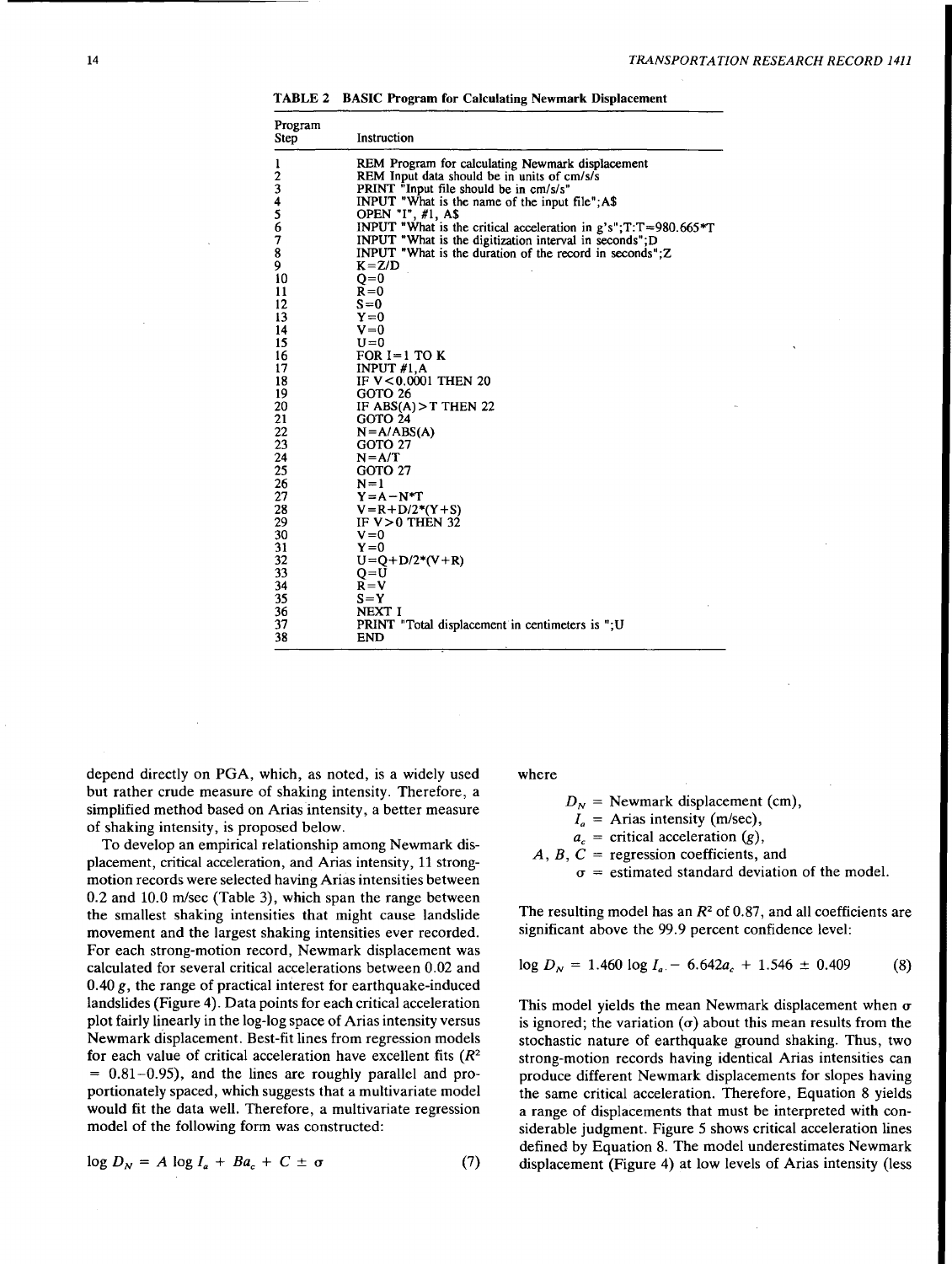TABLE 3 Strong-Motion Records Selected for Analysis

| M <sup>a</sup> | PGA <sup>b</sup><br>(8) | Duration <sup>e</sup><br>(s) | Ľ<br>(m/s) |
|----------------|-------------------------|------------------------------|------------|
| 6.5            | 0.13                    | 10.4                         | 0.20       |
| 5.8            | 0.21                    | 3.8                          | 0.25       |
| 7.5            | 0.14                    | 17.7                         | 0.46       |
| 5.8            | 0.23                    | 8.5                          | 0.60       |
| 6.5            | 0.28                    | 11.1                         | 0.86       |
| 6.0            | 0.45                    | 5.5                          | 1.23       |
| 6.5            | 0.49                    | 6.6                          | 2.12       |
| 6.5            | 0.46                    | 10.1                         | 4.15       |
| 6.5            | 0.79                    | 9.8                          | 6.00       |
| 6.6            | 1.22                    | 6.7                          | 9.08       |
| 7.4            | 0.71                    | 16.1                         | 9.96       |
|                |                         |                              |            |

*a* Moment magnitude *b* Peak ground acceleration *c* Duration as defined by Dobry et al. (22)

*d* Arias intensity

than 0.5 m/sec) for very small critical accelerations  $(0.02 g)$ , but otherwise the data are well fit by the model.

Equation 8 can be applied to the example summarized in Table 1. For the lower estimated Arias intensity of 1.59 *ml*  sec and a critical acceleration of  $0.2$  g, the mean value from Equation 8 is 3.2 cm, and the range bracketing two standard deviations is 1.3 to 8.3 cm. For the higher value of Arias intensity of 1.97 m/sec, Equation 8 yields a mean value of 4.4 cm and a range of 1.7 to 11.4 cm. Displacements calculated from the three selected strong-motion records fall within this range, and the mean values from Equation 8 are very close to two of the three calculated displacements. Thus, the simplified Newmark method presented here yields reasonable results.

Equation 8 and Figure 5 can be applied to estimate the dynamic performance of any slope of known critical acceleration because they are derived from generic values of critical acceleration that are not site specific. Thus, several types of



FIGURE 4 Newmark displacement plotted as a function of Arias intensity for different values of critical acceleration. Lines are best fits from regressions for each value of critical acceleration plotted.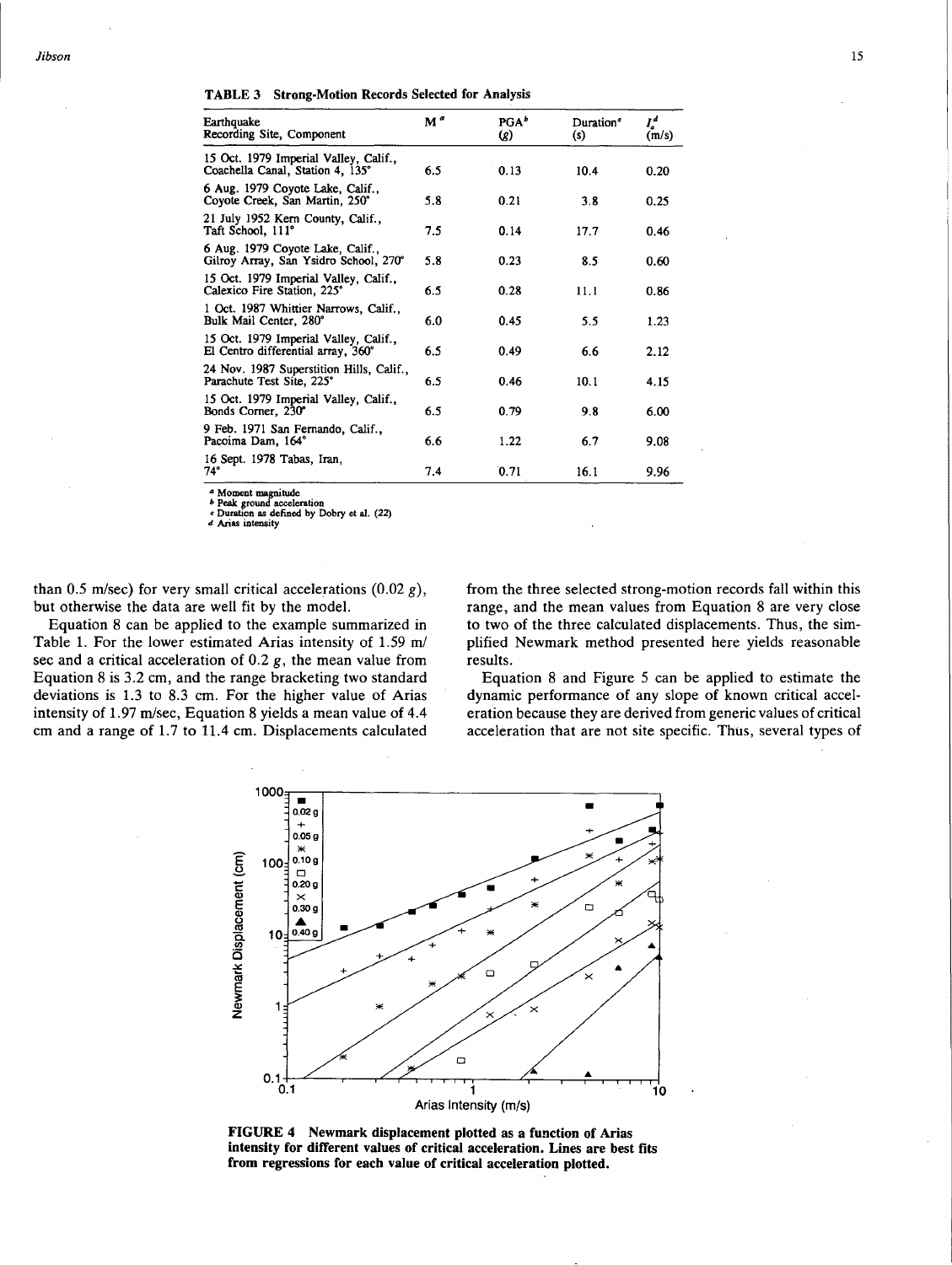

FIGURE 5 Newmark displacement as a function of Arias intensity for several values of critical acceleration as modeled by the regression equation shown.

hazard analyses for earthquake-triggered landslides can be developed:

1. If the Arias intensity at a site can be specified, and if the critical acceleration of the slope can be determined, the Newmark displacement can be estimated.

2. If critical displacement can be estimated and the critical acceleration of the slope is known, the threshold Arias intensity that will cause slope failure can be estimated.

3. If a critical displacement and Arias intensity can be estimated, the threshold critical acceleration below which slope failure will occur can be estimated.

#### INTERPRETING NEWMARK DISPLACEMENTS

The significance of Newmark displacements must be judged by their probable effect on a potential landslide. Wieczorek et al.  $(15)$  used 5 cm as the critical displacement leading to macroscopic ground cracking and general failure of landslides in San Mateo County, California; Keefer and Wilson (23) used 10 cm as the critical displacement for coherent landslides in southern California; and Jibson and Keefer (16) used this 5- to 10-cm range as the critical displacement for landslides in the Mississippi Valley. In most soils, displacements in this range cause ground cracking, and previously undeformed soils can lose some of their peak shear strength and end up in a weakened or residual-strength condition. In such a case of strength loss, a static stability analysis in residual-strength conditions can be performed to determine the slope stability after earthquake shaking ceases.

Any level of critical displacement can be used according to the parameters of the problem under study and the characteristics of the landslide material. Highly ductile materials may be able to accommodate more displacement without general failure; brittle materials might accommodate less displacement. What constitutes failure may vary according to the needs of the user. Results of laboratory shear-strength tests can be interpreted to estimate the strain necessary to reach residual strength.

# DISCUSSION OF RESULTS

Any idealized model is limited by its simplifying assumptions. The fundamental assumption of Newmark's model is that landslides behave as rigid-plastic materials; that is, no displacement occurs below the critical acceleration, and displacement occurs at constant shearing resistance when the critical acceleration is exceeded. This assumption is reasonable for some types of landslides in some types of materials but it certainly does not apply universally. Many slope materials are at least slightly sensitive—they lose some of their peak undrained shear strength as a function of strain. In such a case, Newmark's method would underestimate the actual displacement because the strength loss during shear would reduce the critical acceleration as displacement occurs. For such materials, the Newmark displacement might be considered a minimum displacement and so would be unconservative.

Some highly plastic, fine-grained soils behave as viscoplastic rather than rigid-plastic materials. The viscous response of these soils results in part from low permeability and high cohesion, and the result can be a radically dampened seismic response. Some active, slow-moving landslides having factors of safety at or below 1.0 have experienced negligible inertial displacement even during large earthquakes (24) because of viscous energy dissipation. In Newmark's method, displacement depends on the critical acceleration, which in turn depends on the static factor of safety. Therefore, a landslide at or very near static equilibrium should have a very low critical acceleration (theoretically,  $a_c = 0$  if  $FS = 1$ ) and thus should undergo large inertial displacements in virtually any earth